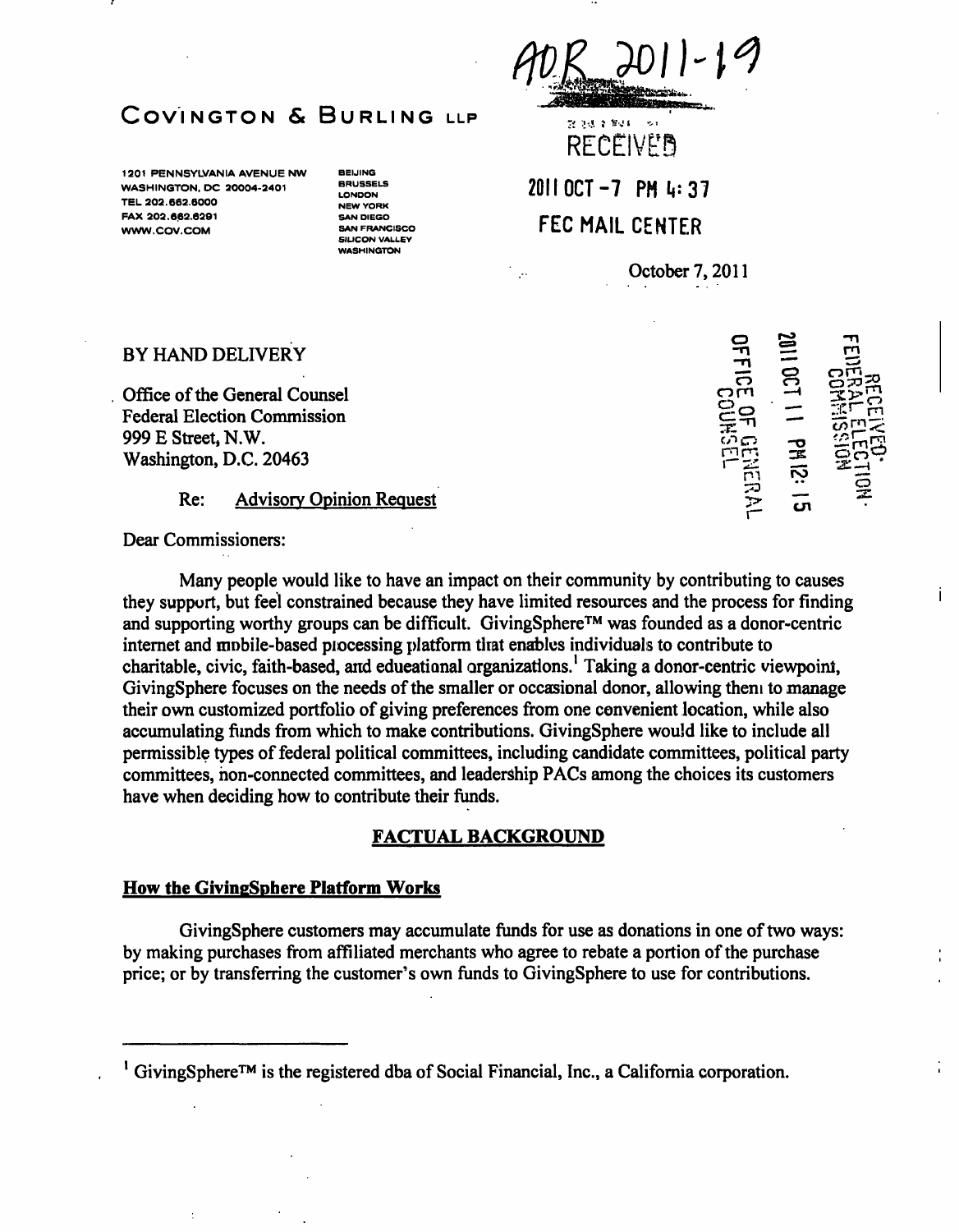**Federal Election Commission October 7,2011 Page 2** 

**Shop and Donate GivingSphere customers can shop at a host of affiliated merchants using the GivingSphere platform, either by using the GivingSphere e-Retail Virtual Shopping Mall or by going directly to a participating merchant's website. Participating merchants agree that when a GivingSphere customer makes a purchase through the GivingSphere platform, the merchant will transfer a portion of that payment back to GivingSphere as a rebate that the customer may use to make a donation to an entity of the customer's choosing. GivingSphere notifies its customers of their accumulated rebates, and the customer tells GivingSphere where to send all or a portion of the rebate. The customer may chose to make a donation to a charity, civic, faith-based or educational group, and if approved by the Federal Election Commission ("FEC"), a federal candidate, the federal account of a political party committee ("a political**  party") or any other type of federal political committee. GivingSphere is premised on people **joining so that they can have the opportunity to contribute to their community and to the world in which they live. Consequently, GivingSphere does not plan to give customers the option of receiving a payment or cash-back for the value of the rebates they eam through GivingSphere.** 

**All rebates eligible for donation to a federal candidate, political party or other federal political committee would be made from funds that are the customer's property. As evidence of this, GivingSphere would only permit a customer to contribute rebated funds to a federal political committee if the customer agreed to treat the rebate as eamed income and receive an IRS Form 1099 from GivingSphere.^** 

**Direct Giving** Customers may transfer additional funds of their own ("direct giving funds") to their GivingSphere account, and may use direct giving funds to make donations. The customer is free to select the cause or causes to which these funds will be given, including, if **approved by the FEC, a federal candidate, political party or other federal political committee.** 

**Sesregation of Funds GivingSphere will maintain a separate bank account (the "customer-owned funds" bank account) that will contain only: (a) rebated funds recognized by a customer as their own property and reported to the IRS on Form 1099; and (b) personal funds that a customer has transferred to GivingSphere for the purpose of making contributions. All other funds under GivingSphere's control, including GivingSphere's corporate account and any account that contains rebate funds that are not customer property (i.e., any rebates for which a customer will, not receive an IRS Form 1099), will be segregated from the customer-owned funds account. Contributions to federal political committees will only be made from the customerowned funds account.** 

<sup>&</sup>lt;sup>2</sup> For other, non-FEC regulated giving, GivingSphere may allow customers to earn non-tax basis **rebates which would be treated as property of GivingSphere. Any funds in such an altemative program would be segregated from customer funds used in the program described here.**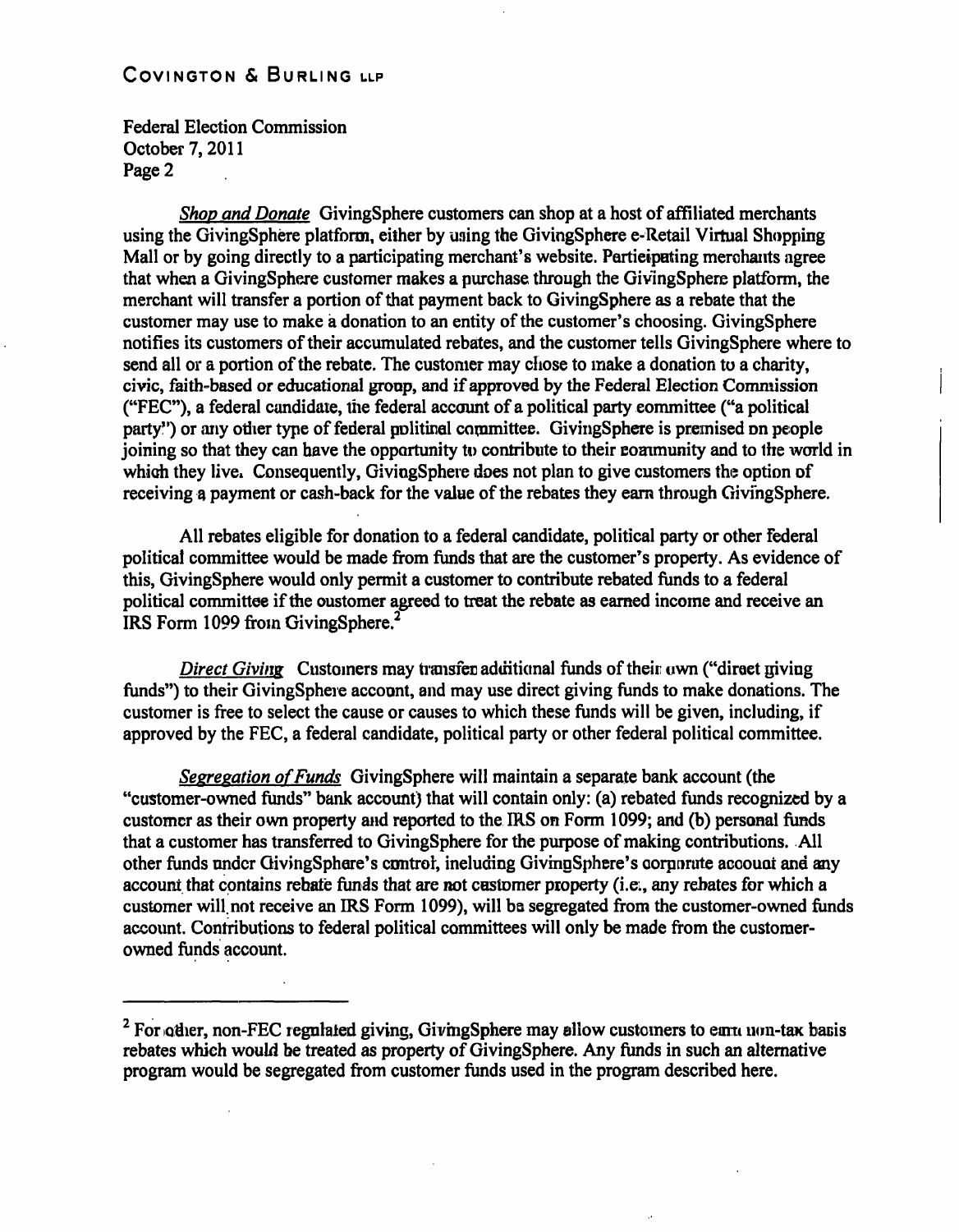Federal Election Commission October 7,2011 Page 3

Funds transferred to GivingSphere from merchants, including rebates earned by GivingSphere's customers, will be allocated between GivingSphere's corporate account (for funds owed to GivingSphere) and a segregated GivingSphere customer-controlled account (for rebates eamed by GivingSphere's customers). The funds in the customer-controlled account will be GivingSphere's property, even though the disposition of these funds will be up to GivingSphere's customers. Once the funds eamed by GivingSphere's customers are in the customer-controlled account, the customers may either leave the funds in that account or direct GivingSphere to transfer the funds to the customer-owned account. Before GivingSphere will transfer any funds into the customer-owned account, each customer must agree to treat the funds as taxable income and to receive an IRS Form 1099 from GivingSphere that identifies the rebates as income to the customer. Customers may make donations to entities that are not political committees from funds in either the customer-controlled account or the customer-owned account. However, customers will be able to contribute to federal political committees only from funds in the customer-owned account. GivingSphere will not permit the transfer of funds from the customer-controlled account to any federal political committee.

#### **How a Customer Signs Up and Selects a Cause to Support**

When a customer joins GivingSphere, they begin by visiting a webpage called MySphere™. The customer enters certain personal information and may select the type of causes they will support from several categories, including charities, civic, faith-based and educational organizations, and, if this request is granted, federal candidates, political parties and other federal political committees.

Upon selection of a category, the customer will be taken to a search page. The customer may enter the specific name of a group they would like to contribute to or they may search for a group using a MySphere search tool.<sup>3</sup> The search could be specific, such as a search for an organization's name, or it could be general, such as a search for all of the charities in the customer's zip code.\* The information the customer receives will be limited to basic factual

<sup>&</sup>lt;sup>3</sup> This is but one way a eustomer may decide which group he or she wishes to contribute to. For example, the customer may give and receive recommendations for causes or campaigns from social media network friends on Facebook, Twitter and similar platforms, or from public sources outside of GivingSphere.

<sup>&</sup>lt;sup>4</sup> GivingSphere anticipates allowing customers to use subject matter search terms such as "Baptist" or "Republican" if they wanted to give to a Baptist church in their community, or a Republican candidate in a particular zip code. The customer, and not GivingSphere would select these search terms, and GivingSphere's search algorithm would contain no predetermined preference for any particular candidate or political viewpoint.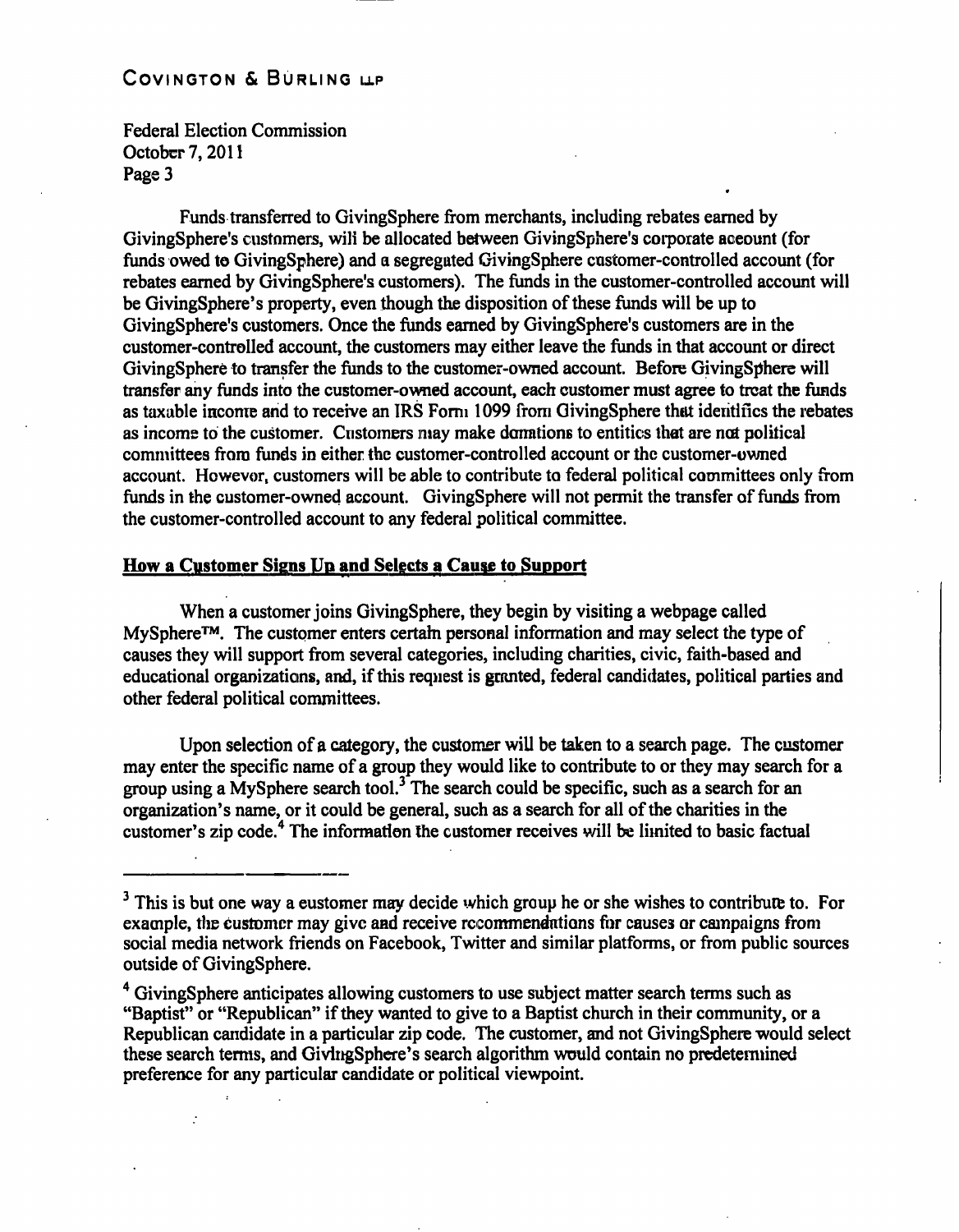**Federal Election Commission October 7,2011 Page 4** 

**information about each candidate or group, such as its name, address, party affiliation (if any),**  FEC identification number and a website link (if available).<sup>5</sup>

**Upon selecting a cause they wish to support, the customer clicks a box and "bookmarks"**  that cause on their MySphere page.<sup>6</sup> A customer may select any number of causes to support by **bookmarking them on the MySphere page. The customized grouping of causes creates the customer's GivingSphere portfolio. Customers can allocate a specific portion of their rebate to a particular cause they have bookmarked, or the customer may choose to have their rebate balance allocated among some or all of the causes they have bookmarked. Each time a customer makes a donation, they will be prompted to reconfirm or adjust the proportional allocation they have previously selected.** 

**Prior to GivingSphere processing a contribution to a political committee, the customer will be required to provide identification information including their name, address, occupation, and employer. Customers will also be asked to certify that:** 

- **They are an individual who is a United States citizen or permanent lawful resident alien;**
- **They are not a federal contractor; and**
- **Any money (including any sums from a rebate) used to make a contribution has been eamed from payments made from the customer's own personal funds and not from the funds of a corporation or labor organization or from funds provided to them by any another person.**

**Customer-designated contributions to federal political committees will be transferred to the committee within ten days of the receipt of the customer's funds by GivingSphere and the customer's designation. GivingSphere will forward with each contribution all information the political committee would need to report the identity of the donor, as well as an acknowledgement that the customer has certified that they are a United States citizen or** 

 $\sigma^{\text{s}}$  The GivingSphere<sup>TM</sup> platform will only provide access to charities registered with the Internal **Revenue Service, federal candidate campaigns and political party committees that are registered with the FEC, and other similarly legally registered groups.** 

<sup>&</sup>lt;sup>6</sup> At the time a customer joins GivingSphere, a default selection would be made by the customer. **All rebates unallocated within a certain period of time would be contributed to the default organization. If the customer fails to select a default organization, GivingSphere will select a default charitable organization to receive the funds. While a customer may select a federal political committee as a default organization, GivingSphere will never select a federal political committee as a default organization.**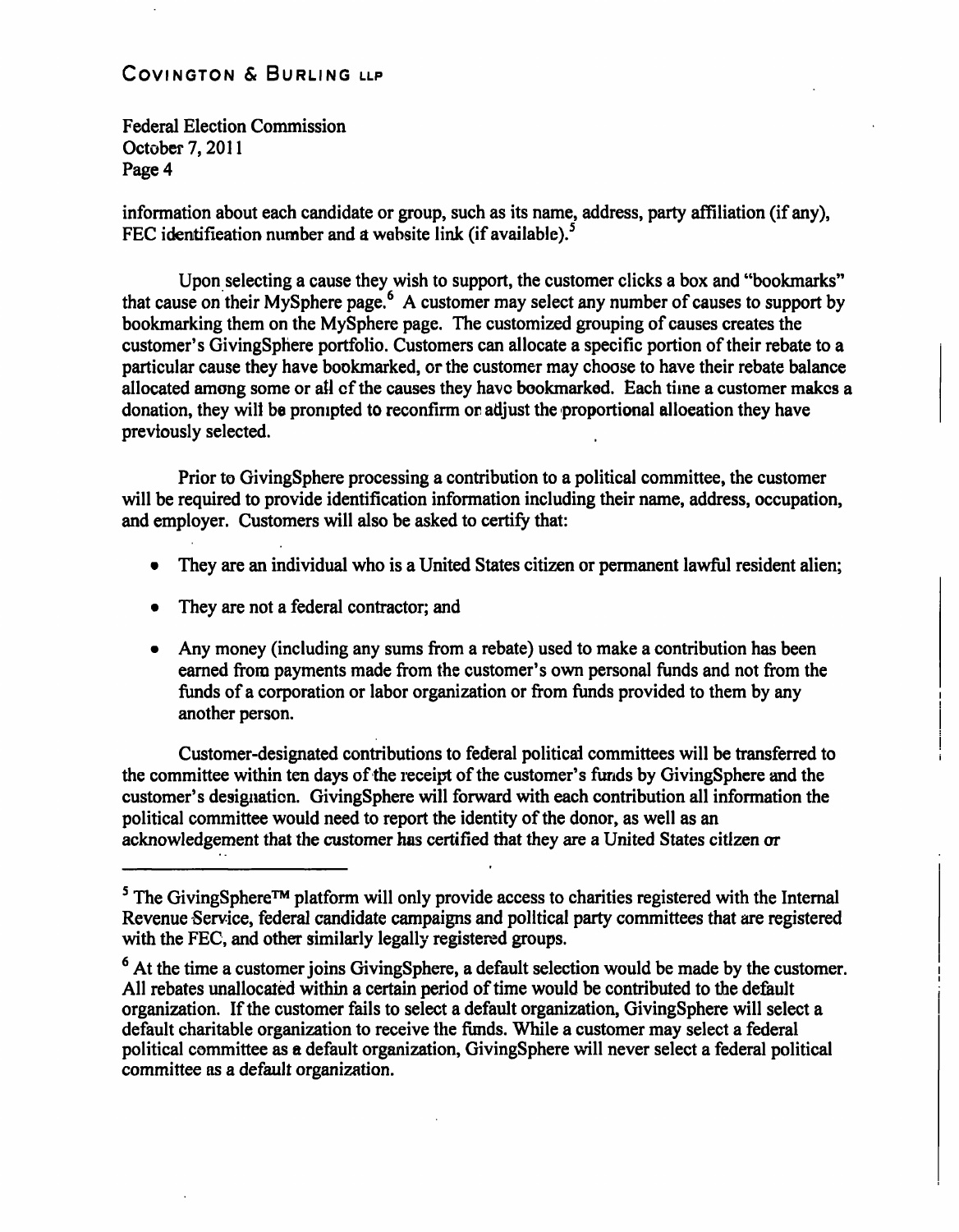Federal Election Commission October 7,2011 Page 5

permanent lawful resident alien and that the funds donated have been eamed from payments made from their own parsonal funds and not from the funds of a corporation or labor organization or funds provided to them by any another person. GivingSphere will not transfer contributions that exceed the permissible contribution limits.

#### **Information GivingSphere Provides To Its Customers About Federal Campaigns**

GivingSphere as an organization does not support any particular candidate, political party, or political cause. Instead, GivingSphere's goal is to provide its customers with useful { giving tools. GivingSphere does not intend to create content that advocates for the election or i defeat of any cnodidate for public office. Nor does it intend to create content that promotes, attacks, supports or opposes any candidate, political party or other political committee. Instead it will provide its customers with tools they can use to gain information about potential recipients from other sources, primarily by providing the website link to the entity a customer is considering supporting. GivingSphere would also like to provide basic factual information about the entities a customer is considering contributing to, including candidates and political committees. For candidates, this could include information such as the office the candidate is running for, the election cycle they are competing in and similar basic factual information (e.g., age, occupation, incumbent or challenger).

#### **Funding of GivingSphere**

GivingSphere generates revenue from four different sources. First, like all online retailers, it receives transaction fees from merchants measured by a percentage of the online commercial transactions its customers engage in. Second, it receives a processing fee from customers when they donate funds to a cause of their choosing. Third, it receives rebates from affiliated merchants, some of which are designated as funds that GivingSphere's customers will have available to make contributions with. Fourth, GivingSphere may sell advertising, as described below. All of these fees, rebates and advertising would be set at market rates for similar commercial transactions.

GivingSphere intends to sell advertising similar to that seen on existing social media sites. Merchants, groups eligible to receive donations, and other entities may purchase advertisements and/or search-placement ads (such as those sold by Google,) that list an advertiser's website, along with similar groups located by the search engine. GivingSphere has not yet determined the precise advertising formats it will use. GivingSphere would endeavor to ensure that any political advertisers complied with the FEC disclaimer mles applicable to the format of advertising that is purchased.

> I I **i**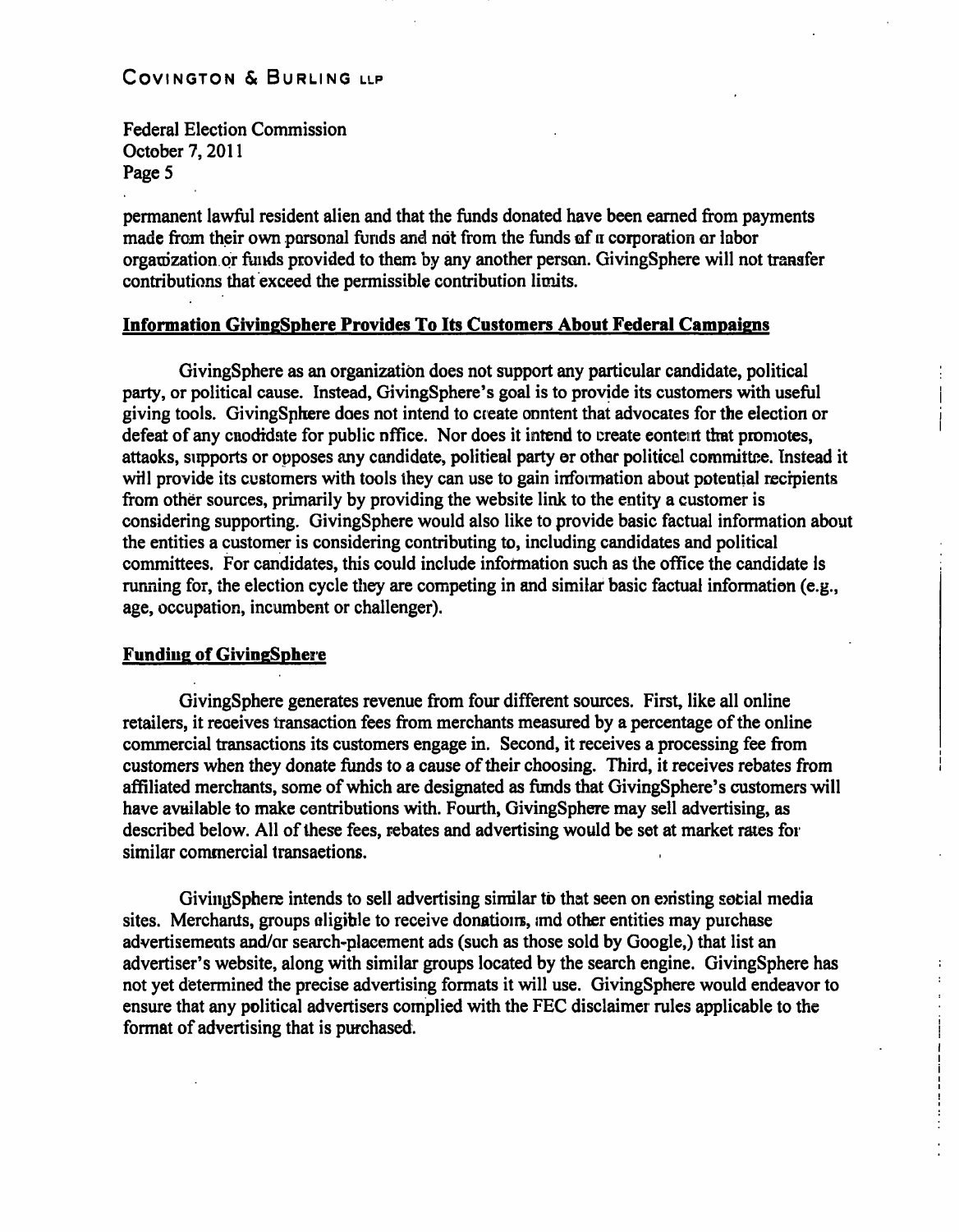Federal Election Commission October 7,2011 Page 6

#### **Promotional Badges**

To expand participation, GivingSphere would like to establish an affiliates program, in which third party entities agree to place a GivingSphere Badge on a relevant portion of their website. The Badge would consist of a small box, icon or link that would encourage viewers to join GivingSphere. If a viewer clicked on the Badge, they would be directed to the GivingSphere site and encouraged to join the GivingSphere program. In retum, GivingSphere would agree to pay to the entity which posted the Badge a small percentage of future transactions that resulted from the new customer joining GivingSphere. These fees will be paid from GivingSphere's corporate account, and will decline over time. GivingSphere does not intend to pay an up-front fee to a badge host. The GivingSphere Badge would not solicit contributions to federal candidates or other federal political committees.

GivingSphere anticipates that the primary source of affiliates would be bloggers, online news outlets and similar sources, but participating merchants and potential recipients of contributions would also be encouraged to use the GivingSphere Badge on their websites. Regardless of the source from which a potential new customer joined GivingSphere, the services provided would be the same, and GivingSphere would not attempt to influence customers' contribution choices based upon whether they joined GivingSphere through the use of a Badge or not.

If the third party entity that agrees to host a badge is a political committee registered with the FEC, GivingSphere will not make a payment to that political committee, even if the customer later engages in commercial transactions that otherwise would earn the badge host a fee, were it not a federal political committee. Instead, the sum that would have otherwise been eamed by the badge host from that customer's transaction will be allocated to the customer's account and deposited in the donor-controlled bank account. The customer will then have the choice of whetfaer to give those funds to a charitable, civic, faith-based, educational or political organization.

#### **QUESTIONS PRESENTED AND LEGAL DISCUSSION**

## **1. May GivingSphere follow a customer's instruction to transfer some or all of the customer's rebates to a federal campaign committee?**

GivingSphere provides donation processing services to individual donors, allowing them to direct the transfer of their personal funds to an entity of their choosing. The decisions on timing, amount, and the recipient of donations rests solely with the donors, as does the decision as to whether to give to a federal political committee, or to a charitable, civic, faith-based, or educational group instead. Because GivingSphere provides its services at the request and for the benefit of its customers, and is compensated for that based on commercial transactions by its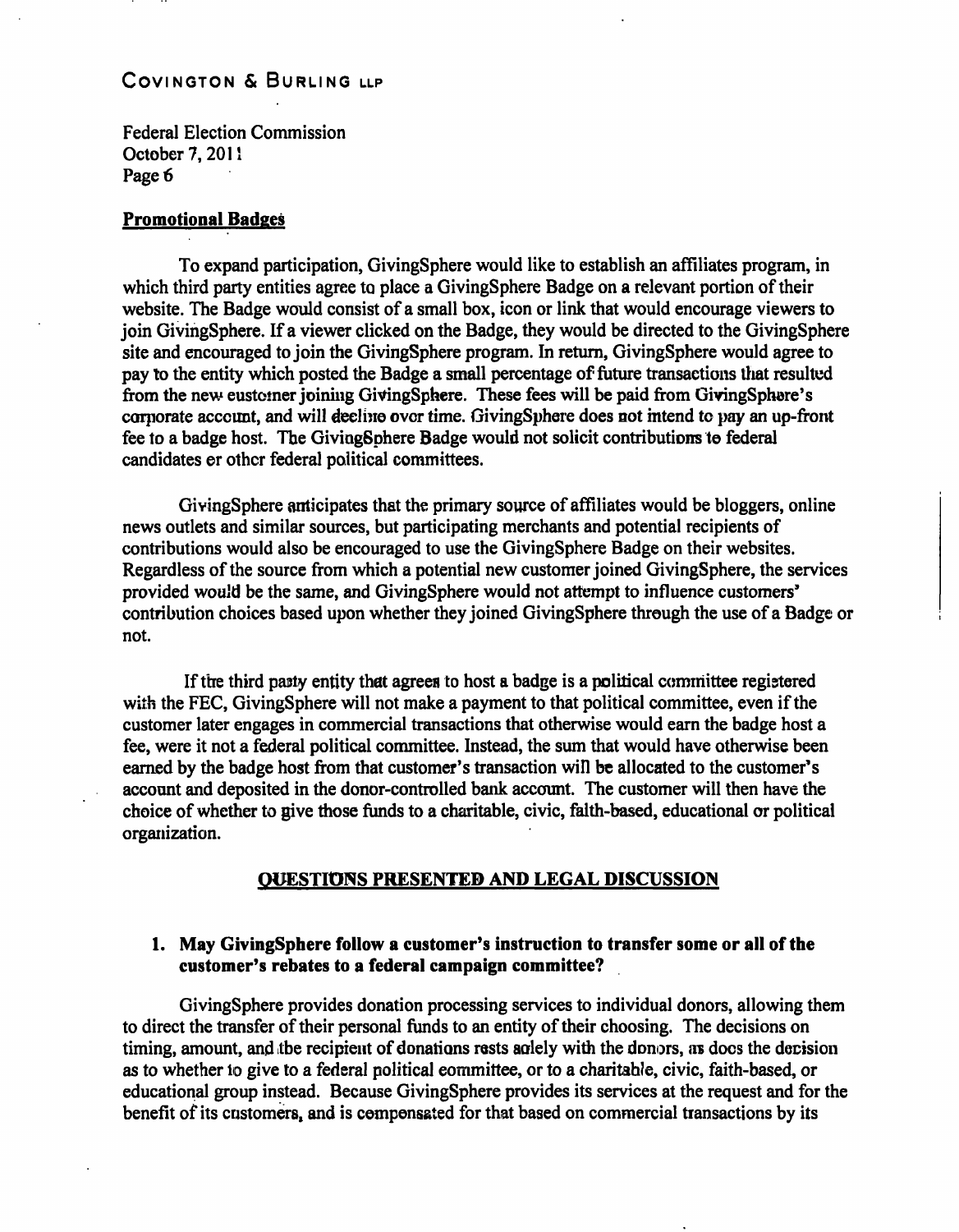**Federal Election Commission October 7,2011 Page 7** 

**customers, not the recipient political committees, GivingSphere is serving as a vendor to its customers and its services do not result in impermissible contributions from the Company.** 

**GivingSphere's donor-centric services fit within the range of permissible activity recognized in Advisory Opinions 2011-06 (Democracy Engine) and 2006-08 (Brooks). In these advisory opinions, which evaluate similar contribution processing services, the Commission distinguished between companies that provide services to individual donors and those that provide services to political committees. In both opinions, the Commission concluded that a company that provides contribution processing services to individual donors rather than political**  committees is not considered to be making contributions from the company itself. See AO 2011-**06, at 1; AO 2006-08, at 4.** 

**In Advisory Opinion 2011-06 (Democracy Engine), a company proposed a web-based payment service that would provide individual subscribers the opportunity to make donations to various entities, including federal political committees. The company did not intend to contract with political committees, except for the limited purpose of electronic funds transfers. The Commission concluded that the company's services were permissible, and that they were materially indistinguishable from the services approved by the Commission in Advisory Opinion 2006-08 (Brooks). In Advisory Opinion 2006-08 (Brooks), the Commission concluded that a company providing online services that assist individuals in making contributions was "similar to corporations that provide delivery services, bill paying services, or check writing services." AO 2006-08, at 4. In both opinions, the Commission concluded that the companies' donor-focused services would not result in impermissible contributions by the company to any political committee:** 

÷

**Yes, the Corporation may receive and distribute deposits for subscribers'**  contributions. ... [T]he Corporation's receipt and distribution of **subscribers' contributions would be permissible under the Act and Commission regulations. AO 2006-08, at 4.** 

**Therefore, because the Vendor is providing services only to the subscribers, and not to any political committee, the Vendor's proposal would not result in impermissible contributions by the Vendor to any political committee. AO 2011-06, at 5-6.** 

**GivingSphere's services fit squarely within these permissible activities. As with the companies in Advisory Opinions 2011-06 (Democracy Engine) and 2006-08 (Brooks), GivingSphere intends to enter into service agreements with individual donors. Fees for GivingSphere's services will be charged to its customers to transmit customer funds to recipient committees. Any funds transmitted to political committees will be funds belonging to the customers, either in the form of rebates the customer has eamed and chosen to treat as income, or as "direct giving funds." GivingSphere will maintain a separate account for these customer**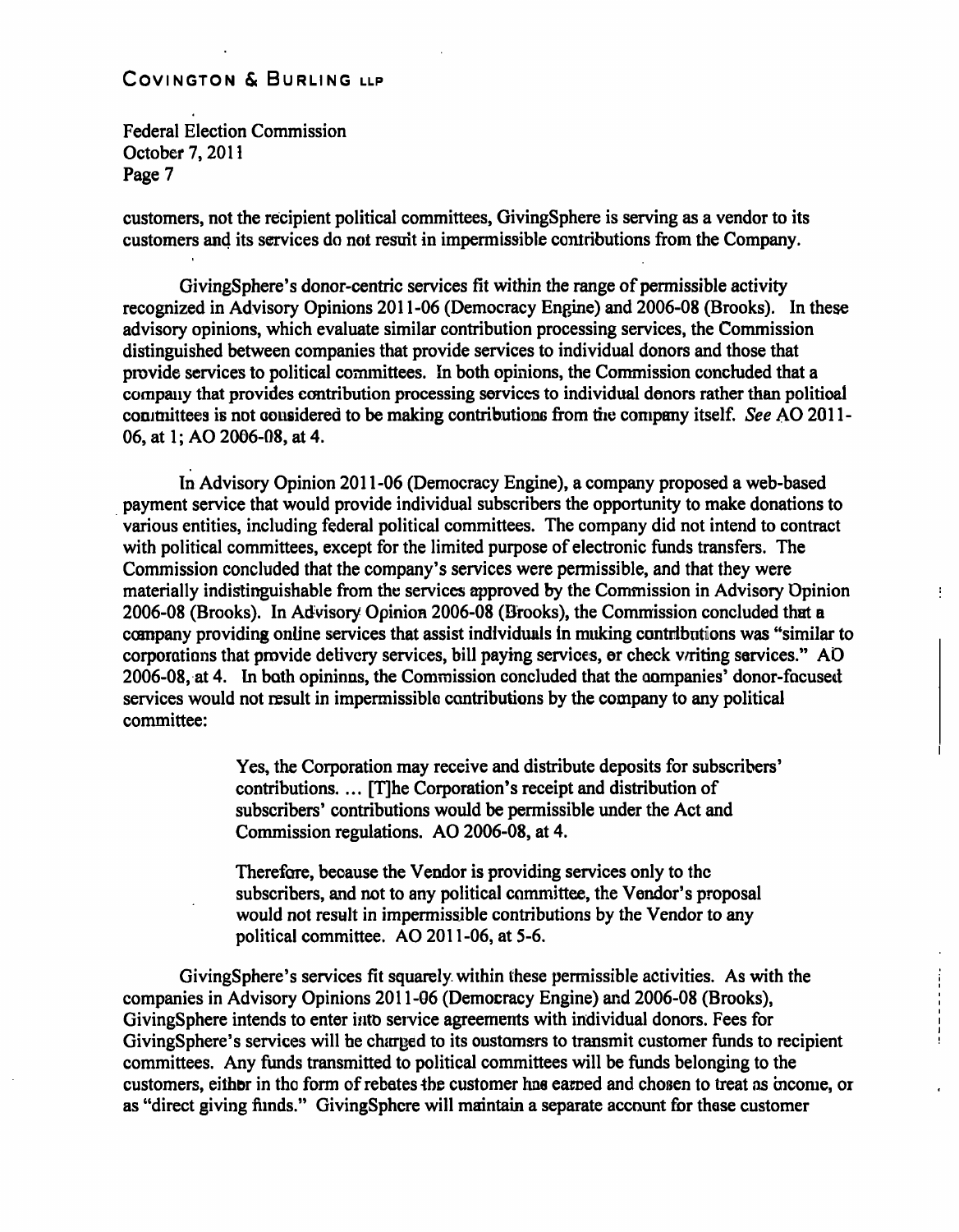Federal Election Commission October 7,2011 Page 8

funds, segregated from its corporate accounts. Finally, decisions on when, how much, and to whom a contribution is transferred are made by the customer and not GivingSphere or any political committee.

Prior to Advisory Opinion 2006-08 (Brooks), the Commission evaluated several proposals for contribution processing services from companies that contracted directly with political committees for these services. See AO 2007-04 (Atlati); 2004-19 (DollarVote); 2002- 07 (Careau). Because these companies provided services to political committees involving the transfer of contributions, the Commission analyzed whether the companies met the "commercial vendor" exception to the prohibition on corporate facilitation of contributions. See AO 2007-04, at 3; 2004-19, at 3; 2002-07, at 5; see also 11 C.F.R. § 114.2(f)(1) (commercial vendor exception). In Advisory Opinion 2011-08 (Democracy Engine), however, the Commission concluded the "commercial vendor" analysis was inapplicable to situations where the company was providing services to its customers and not to political committees. AO 2011-06, at 5 n.4. Because GivingSphere's services are designed to benefit the donors, the "commercial vendor" analysis is not required here, as well.

Therefore, based on the Commission's analysis and conclusions in Advisory Opinions 2011-06 (Democracy Engine) and 2006-08 (Brooks), because GivingSphere will "process contributions at the request and for the benefit of its subscribers, and not the recipient political committees," GivingSphere's services will similarly not result in impermissible contributions by the Company.

## **2. May GivingSphere provide customers with a search engine and database with which**  to identify potential federal candidates, national political parties and other federal **committees they might contribute to?**

As noted in the discussion of Question 1, GivingSphere's services are provided at the request and for the benefit of its customers, not recipient political committees. Federal political committees will be included based on their active registration status with the FEC. GivingSphere intends to be as inclusive as possible and will not employ subjective criteria when adding or removing committees.

In Advisory Opinion 2011-06 (Democracy Engine), the Commission approved a webbased payment system that offered subscribers a "directory of potential recipients," which included political committees. See AO 2011-06, at 2. GivingSphere intends to offer a similar, searchable directory of political committees, which relies exclusively on the input of the individual customer to locate and select potential recipients from a universe of all eligible political committees.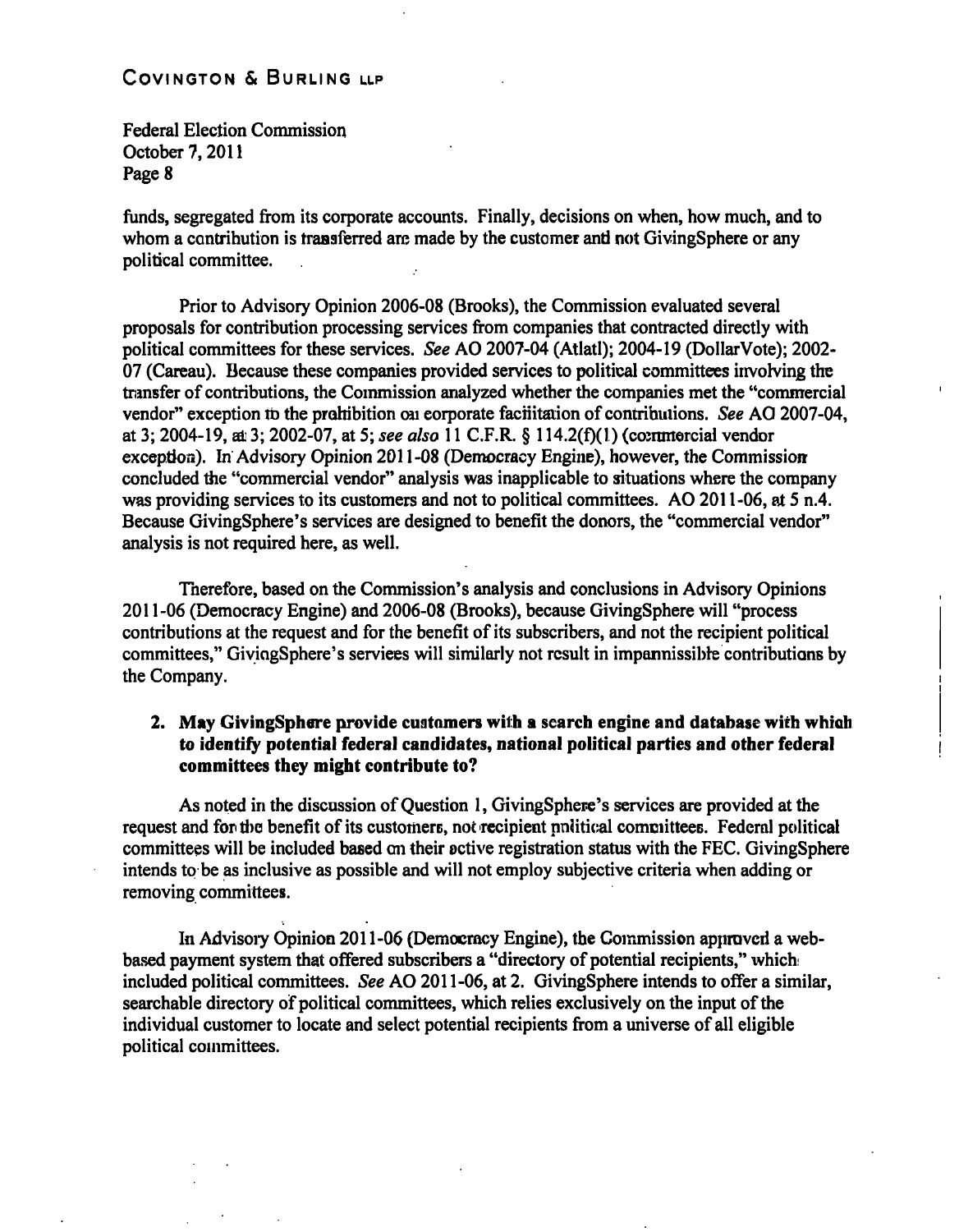Federal Election Commission October 7, 2011 Page 9

GivingSphere intends to list federal committees that are registered with the Commission, drawing its information from the Commission's public database. GivingSphere's use of FEC records for information on political committees is permissible under the Commission's prior advisory opinions. Though 2 U.S.C. § 438(a)(4) prohibits certain commercial uses of the Commission's data, the Commission has interpreted this statute to protect against the use of contributor information. See AO 2004-24 (NGP) ("However, the Act and Commission regulations do not restrict the sale or use of the name and address of a political committee for solicitation purposes.") (citing examples); AO 1983-44 (Cass Communications) ("In a number of advisory opinions the Commission has relied on the legislative history of 2 U.S.C. 438(a)(4), constming that the purpose of the restriction on use of information specifically is to protect contributor information and lists from being used for commercial purpuses.... Moreover, the Commission previously has conoluded, based on a similar factual situation presented in Advisory Opinion 1981-38, that names and addresses of candidates found in FEC records may be used for commercial purposes.") (intemal citations omitted). GivingSphere will only use FEC records to obtain data related to political committees and will never use contributor information. Consequently, GivingSphere should be able to provide customers with a search engine and database with which to identify potential federal candidates, national political parties and other federal committees they might contribute to.

## **3. If the answer is \*'yes," can GivingSphere also provide customers with basic factual information about the political committee (e.g., ''Barack Obama is President of the United States and running for re-election in 2012 as the Democratic nominee.")**

The general information provided by GivingSphere to its customers will not contain express advocacy, will not support or oppose particular political committees, and will not be influenced or directed by any political committee. GivingSphere intends to provide customers with the tools to gain information about potential recipients from other sources, primarily the entity a customer is considering supporting. The limited directory descriptions, containing basic factual information, will be part of GivingSphere's services offered to its customers to assist them in the making of contributions.

In Advisory Opinion 2006-08 (Brooks), the company proposed providing an extensive army of information on political eandidates to its subscribers:

> The Corporation is considering providing commentary and analysis of various State and Federal officeholders, non-profit organizations, campaigns, and events as an additional service to its individual subscribers. This may include providing biographical information, voting records of a candidate on particular issues, ratings of a candidate given by various organizations, reelection percentages, the . candidate's campaign contribution position, the strength of the candidate's party loyalty, and any relevant media articles.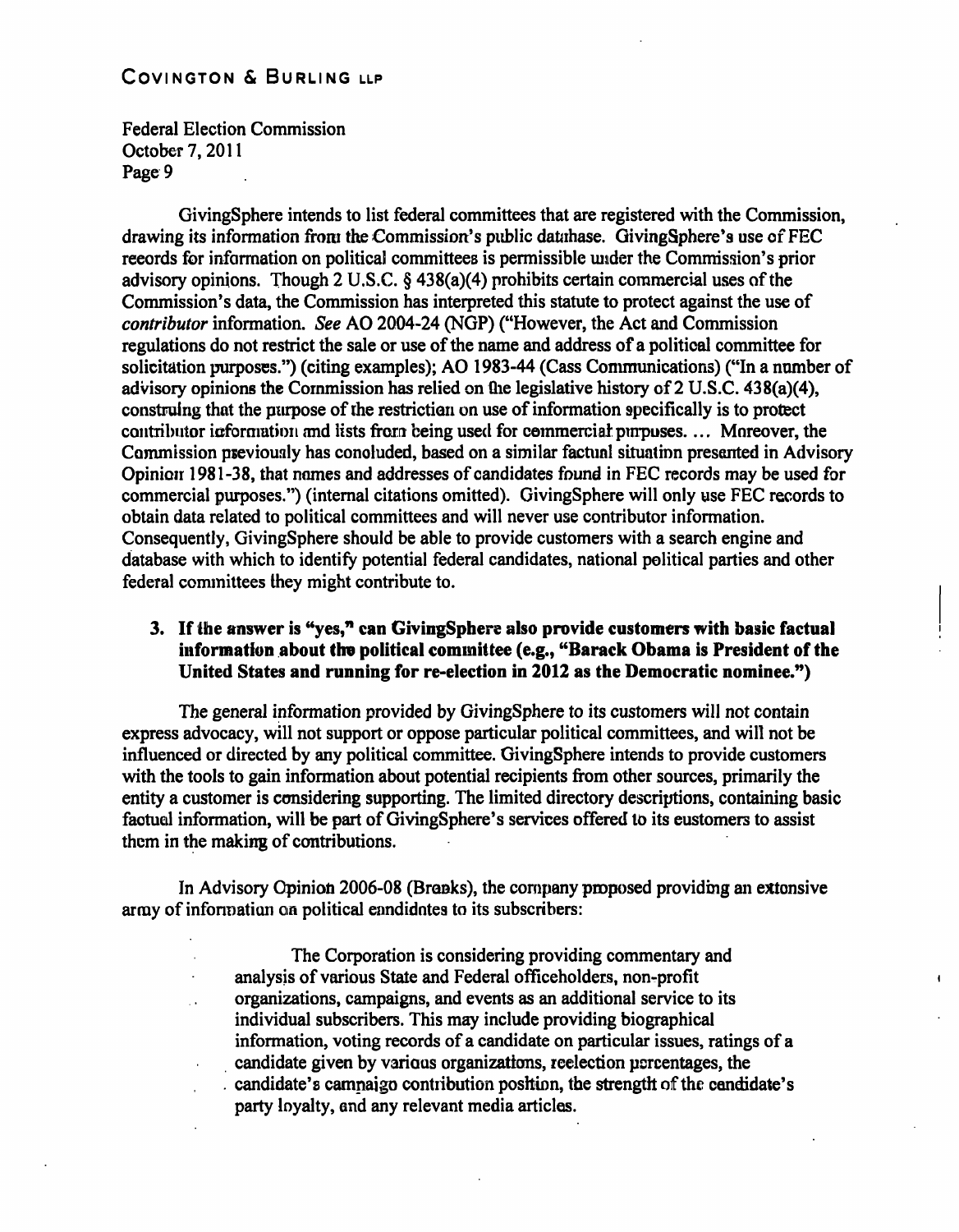Federal Election Commission October 7,2011 Page 10

> Subscribers would be asked to identify issues that are of general interest to them. The Corporation would then provide its subscribers with information and analysis relevant to that issue. In some cases, the subscriber may request specific information or analysis from a list of organizations provided by the Corporation. Subscribers may also request specific media articles to be forwarded to them. However, the Corporation may also forward general information, such as biographies of Members of Congress, to all its subscribers, without their making a specific request. Under no circumstances will the Corporation author any of the information or analysis that is forwarded to subscribers.

AO 2006-08, at 3. The Commission approved this proposal:

Yes, the Corporation may forward the proposed commentary and analysis of Federal candidates to subscribers. This service will be provided to subscribers at their request for an additional fee. As such, it is a part of the Corporation's overall business plan to assist subscribers in the making of contributions. Under all of the circumstances present, the proposed activity would be permissible under the Act and Commission regulations.

AO 2006-08, at 4.

The short, non-pejorative descriptions of political committees that GivingSphere intends to provide for its customers fall well within the scope of what was approved in Advisory Opinion 2006-08 (Brooks). In a similar way, GivingSphere is offering its limited directory listings as a service to assist its customer in the making of donations and contributions.

## **4. Must GivingSphere file any reports with the Federal Election Commission based on the activities described herein?**

As noted in the discussion of Question 1, GivingSphere's services are provided at the request and for the benefit of its customers. GivingSphere agrees to receive customer funds (either in the form of rebated funds from merchants or direct giving funds from the customer), to hold them, and allocate them as the customer directs. Any fimds that a customer decides should be used as a contribution to a federal political committee will be funds belonging to that customer, either in the form of "direct giving funds" or rebated funds the customer has chosen to eam as income and receive an IRS Form 1099. The customers choose when, how much, and to whom to contribute using their own funds. In this way, GivingSphere operates in these transactions much as a bank, credit card company or ovemight mail service might, in transmitting funds to the recipient. GivingSphere will include all of the appropriate individual contributor information with its transfers to political committees necessary for the political

 $\mathbf{I}$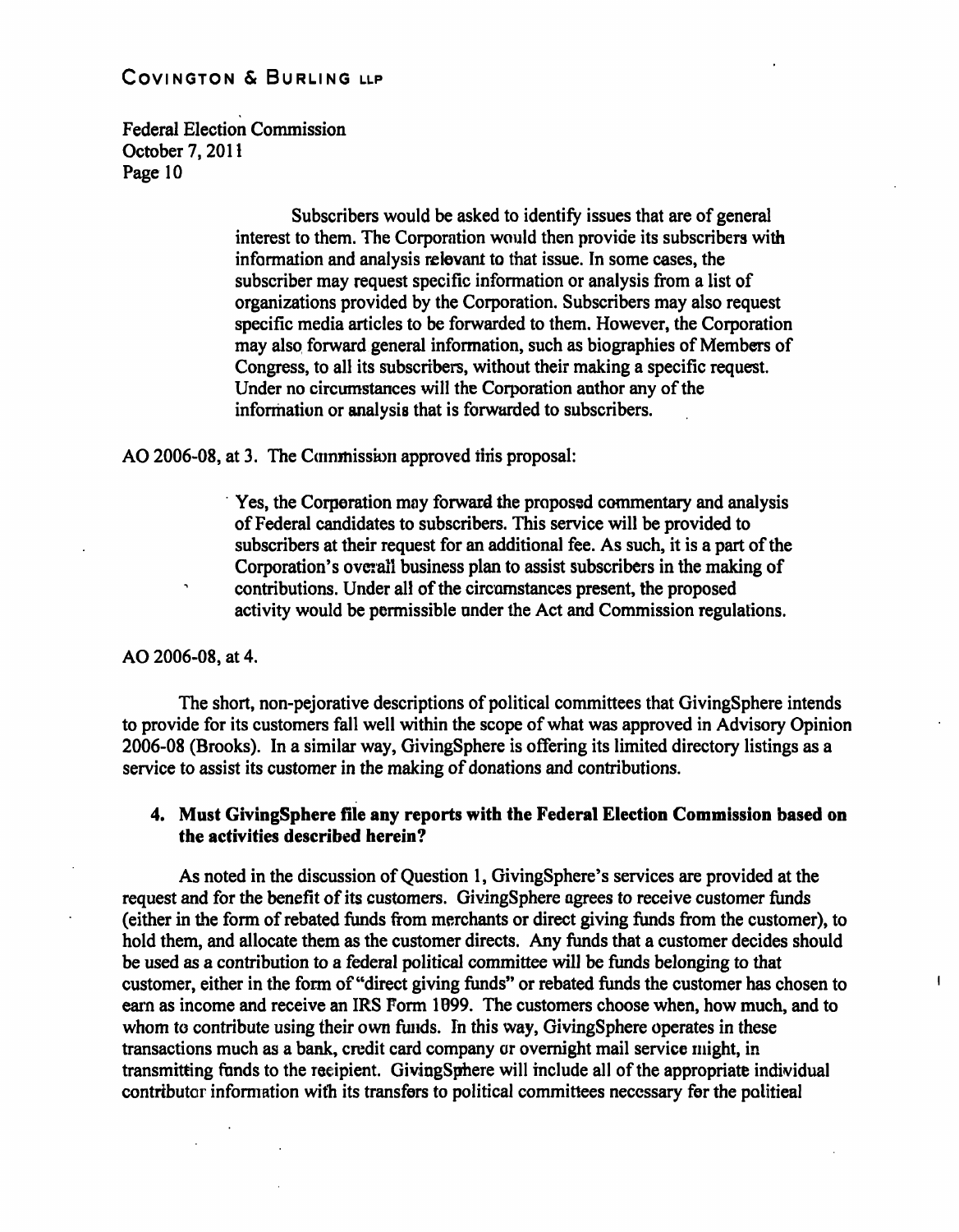Federal Election Commission October 7,2011 Page 11

committees to comply with its reporting obligations, and the reports of those committees will provide complete and accurate information as te the identity of the donor.

GivingSphere does not solicit contributions for its own use or on behalf of political committees. In addition, GivingSphere does not engage in express advocacy on its donor processing platform. Because GivingSphere does not accept contributions or make expenditures under the Act, but merely provides a service for its customers to make contributions, GivingSphere will not be required to file reports to the Commission based on the activities described herein.

#### **5. May GivingSphere sell advertisements as described herein to federal political committees?**

GivingSphere will sell advertisements at a "usual and normal charge," which will be determined by the market value of comparable online advertisements. For this reason, the transaction will not constitute a contribution to political committees that decides to advertise with GivingSphere. In addition, GivingSphere will endeavor to ensure that political advertisers comply with the applicable FEC disclaimer mles.

Paid intemet advertising is a recognized form of "public communication" by a political committee. See 11 C.F.R. § 100.26. Furthermore, a company that offers such online advertising space to a political committee at its "usual and normal charge" is not providing "anything of value" to the committee. See 11 C.F.R. § 100.52(d)(1). The usual and normal charge for goods and services is determined by the "price of those goods in the market from which they ordinarily would have been purchased" or the "charge for the services at a commercially reasonable rate prevailing at the time the services were rendered." 11 C.F.R. § 100.52(d)(2).

GivingSphere intends to charge political advertisers a fee based on the market rate for similar advertisements. In this way, GivingSphere will not be transfening "anything of value" to the committees under the Act, and thus, not making "contributions." 2 U.S.C. § 441b(b)(2); see also AO 2005-18 (Reyes) (no contribution from a radio station where political committee paid the "prevailing commercially reasonable rate" for radio airtime).

#### **6. May GivingSphere permit political committees to place GivingSphere Badges on their websites?**

GivingSphere's Badges are a promotional tool designed to increase the size of GivingSphere's customer base. They will encourage visitors or non-GivingSphere websites to join GivingSphere as a way to more actively participate in their community through making small contributions. GivingSphere's Badges will not solicit contributions to federal candidates or other federal political committees. If a donor chooses to make such a contribution, based